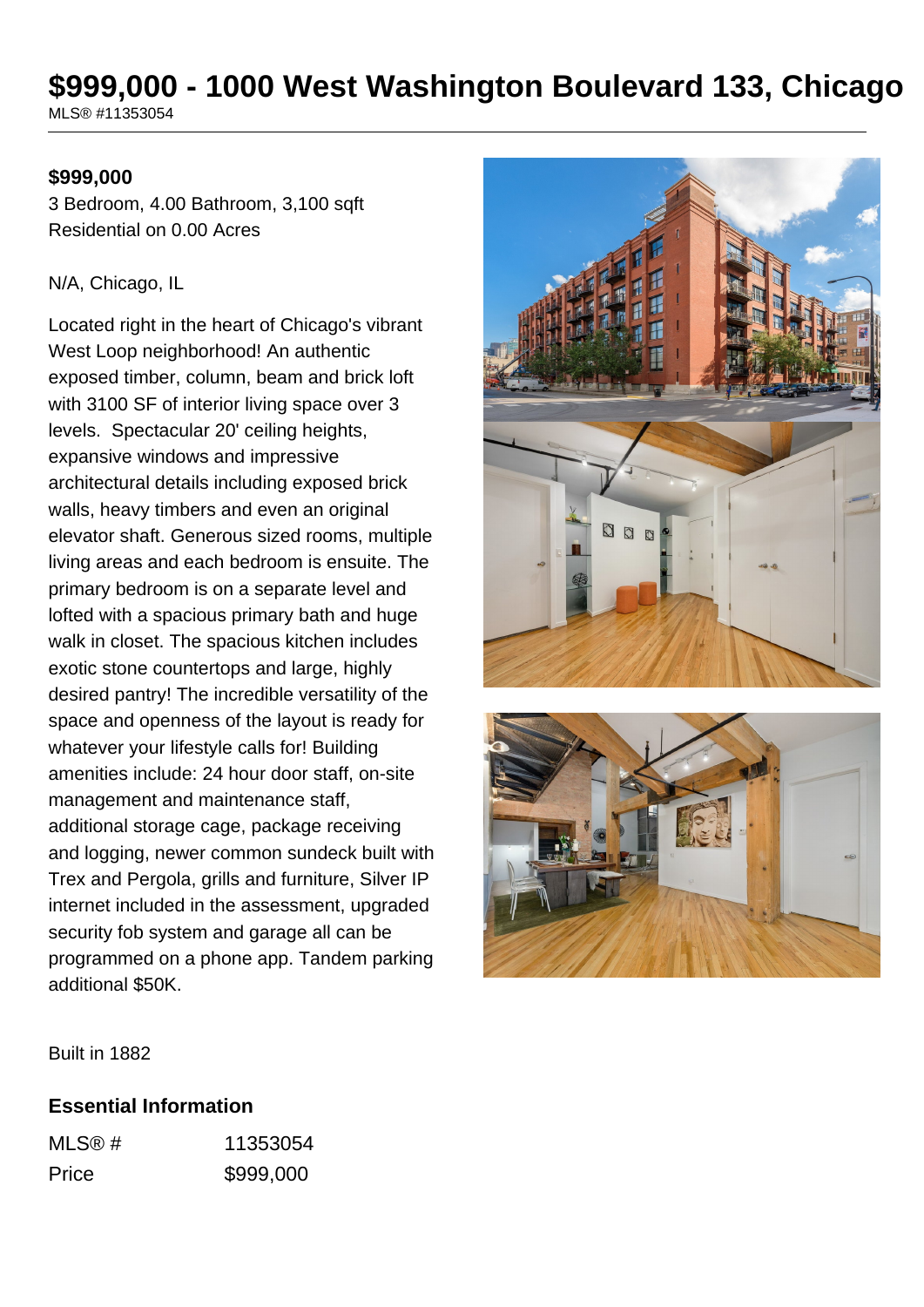| <b>Bedrooms</b>          | 3    |                        |
|--------------------------|------|------------------------|
| <b>Bathrooms</b>         | 4.00 |                        |
| <b>Full Baths</b>        | 3    |                        |
| <b>Half Baths</b>        | 1    |                        |
| Square Footage           | 3100 |                        |
| Price per Square Footage |      | 3100                   |
| Taxes                    |      | \$15,563               |
| <b>HOA Fees</b>          |      | \$1,398                |
| <b>HOA Fees Freq.</b>    |      | Monthly                |
| Acres                    |      | 0.00                   |
| <b>Year Built</b>        |      | 1882                   |
| <b>Type</b>              |      | Residential            |
| Sub-Type                 |      | <b>Attached Single</b> |
| Status                   |      | Active                 |
|                          |      |                        |

## **Community Information**

| <b>CHI - Near West Side</b><br>N/A<br>Chicago<br>Cook<br>IL.<br>60607<br>Door Person, Elevator(s), Storage, On Site Manager/Engineer, Party<br>Room, Sundeck, Receiving Room, Restaurant, Security Door Lock(s),<br>Service Elevator(s), Valet/Cleaner<br>$\overline{2}$<br>Garage Door Opener(s), Transmitter(s) | Address          | 1000 West Washington Boulevard 133 |
|-------------------------------------------------------------------------------------------------------------------------------------------------------------------------------------------------------------------------------------------------------------------------------------------------------------------|------------------|------------------------------------|
|                                                                                                                                                                                                                                                                                                                   | Area             |                                    |
|                                                                                                                                                                                                                                                                                                                   | Subdivision      |                                    |
|                                                                                                                                                                                                                                                                                                                   | City             |                                    |
|                                                                                                                                                                                                                                                                                                                   | County           |                                    |
|                                                                                                                                                                                                                                                                                                                   | <b>State</b>     |                                    |
|                                                                                                                                                                                                                                                                                                                   | Zip Code         |                                    |
|                                                                                                                                                                                                                                                                                                                   | <b>Amenities</b> |                                    |
|                                                                                                                                                                                                                                                                                                                   | <b>Amenities</b> |                                    |
|                                                                                                                                                                                                                                                                                                                   | # of Garages     |                                    |
|                                                                                                                                                                                                                                                                                                                   | Garages          |                                    |
|                                                                                                                                                                                                                                                                                                                   | <b>Interior</b>  |                                    |
|                                                                                                                                                                                                                                                                                                                   | Heating          | Natural Gas, Forced Air            |
| <b>Central Air</b>                                                                                                                                                                                                                                                                                                | Cooling          |                                    |
| 5                                                                                                                                                                                                                                                                                                                 | # of Stories     |                                    |
|                                                                                                                                                                                                                                                                                                                   | Has Basement     | Yes                                |
|                                                                                                                                                                                                                                                                                                                   | <b>Basement</b>  | <b>None</b>                        |
|                                                                                                                                                                                                                                                                                                                   |                  |                                    |

## **Exterior**